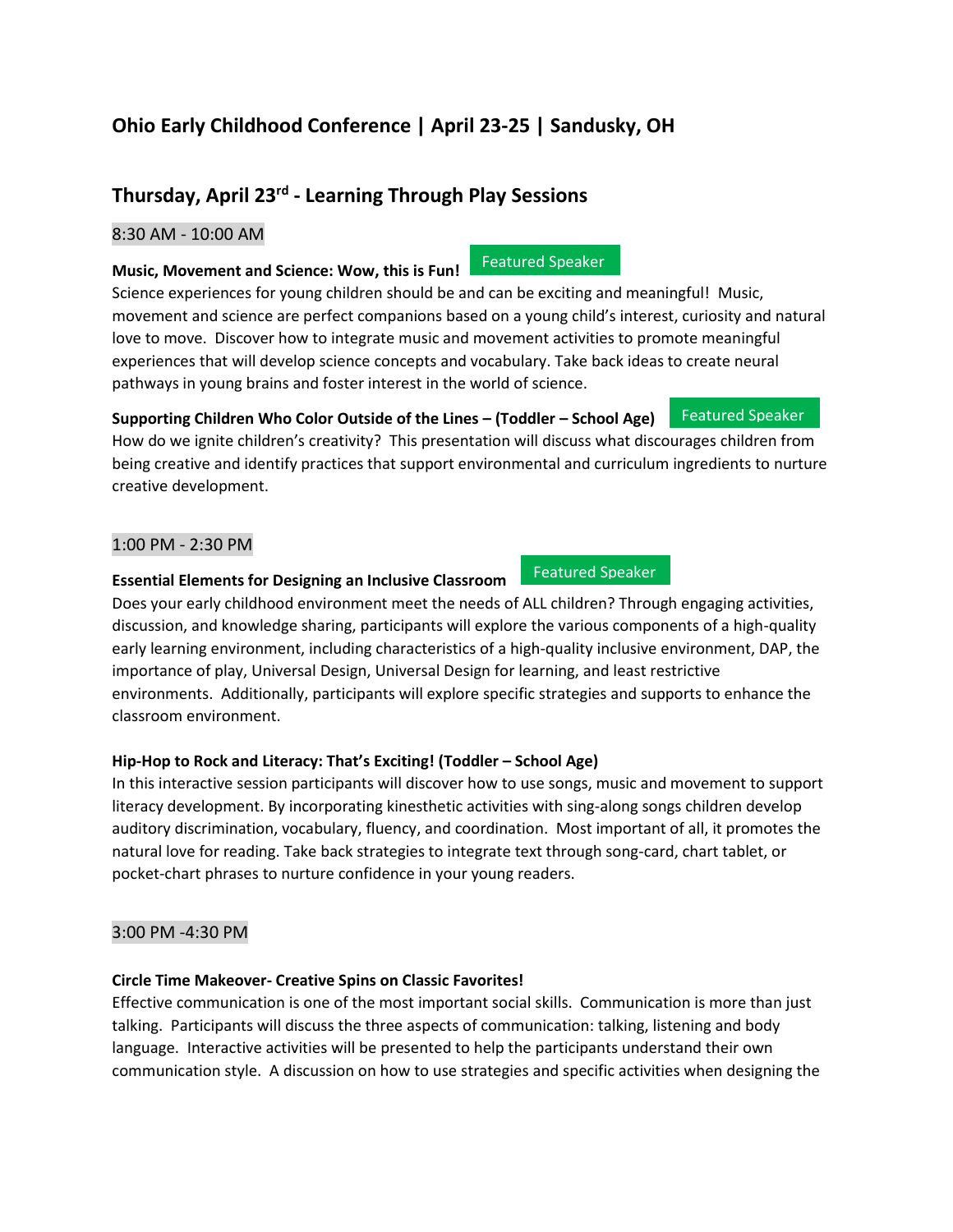temporal, physical and interpersonal environments and how they will support children in becoming effective communicators.

#### **Kids Count: Math Across the Curriculum**

This session will help participants identify brain states, triggers and how to help children self-regulate We will explore developmentally appropriate areas of math that can be used throughout the curriculum and the learning environment. We will consider strategies for centers, small groups, and transitions throughout the day. Among other areas, we will look at matching, classifying, patterning, sequencing, and measuring and how they can be used to engage children with authentic math experiences.

Featured Speaker

#### **Sing and Sign: Bring Joy to Education!** Featured Speaker

Singing and signing engage young children in meaningful and exciting multi-language experiences. Singing songs is a powerful way to be introduced to a language while developing confidence and fluency. Signing (ASL) serves as the bridge that connects the three languages within our brain. Research findings state that integrating ASL into your literacy component accelerates letter and sound identification while promoting and motivating the natural love for reading. Music—and movement—bring JOY to education!

#### 5:00 PM -6:30 PM

#### **Preventing the Extinction of Childhood** Featured Speaker

Do you remember playing "hide go seek" as a young child? Did you take a class to learn how to play this game? In this session we will identify the benefits of play and discuss why it is disappearing. Come and learn how to play again!

#### **THE MAGIC OF MUSIC: Release the Stress, Calm the Room, Focus the Energy!**

In this inspiring, hands-on, and fun workshop, award-winning musician, songwriter and music educator Kira Willey will teach you how to incorporate music, rhythm and song seamlessly into your classroom in order to completely engage (and keep!) children's attention, create predictable, calming structure, boost mindfulness, and help children focus and learn. Kira will demonstrate her teaching methods using original music from her five award-winning CDs of kids' yoga songs, as well as playing live. Attendees will have a blast while being guided to create their own rhythm games, call & response activities, and songs to use in their own classrooms! There's absolutely no musical experience necessary—Kira's an expert at making these techniques immediately accessible for everyone.

## **Friday, April 24th**

#### 8:30 AM - 10:00 AM

**I Am a Toddler What Do You Expect?** Featured Speaker

Toddlers are at a very exciting, curious and creative stage of development. Conscious educators in the field of early childhood are aware of the individual needs and dreams of each of the children in their care. This presentation will discuss the developmental stages of toddlers and practices that help support toddler development.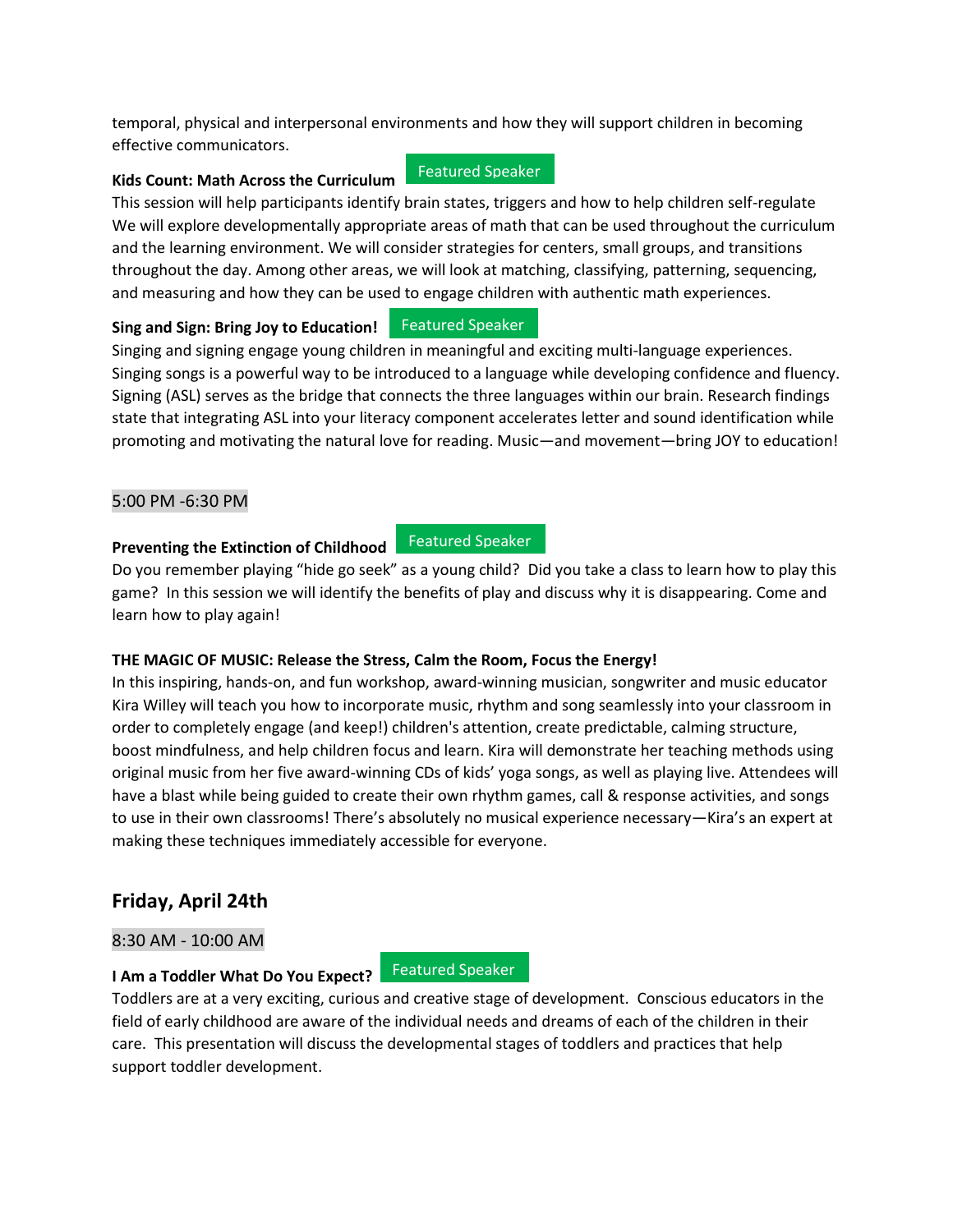#### 1:00 PM - 2:30 PM

#### **CALM YOUR CLASSROOM: The Magic of Music, Movement & Mindfulness for Kids** Featured Speaker

In this dynamic, inspiring, and FUN workshop--full of immediately actionable ideas--we'll try lots of techniques together (be ready to move)! Kids' yoga and mindfulness expert, author, TEDx speaker, and award-winning musician Kira Willey will teach attendees how to incorporate music, movement and mindfulness easily and seamlessly into the classroom in order to give children tools to calm themselves, empower them to release anxiety and stress, and create calming, predictable structure. Attendees will learn the critical role each of the "3 M's" - music, movement, and mindfulness - play in helping kids selfregulate and focus their energy, and in getting the frequent brain breaks they need to be ready to learn. Kira will teach an arsenal of practical, quick, and easy-to-use tips and techniques to calm your classroom (and yourself!), focus your children, and help them let go of anxiety. Kid-friendly breathing, focus and mindfulness exercises, and simple songs which incorporate movement will be included.

#### **DAP- the "Doing and Playing" that Supports Early Learning**

Find out how DAP, the tried and true approach for every child in every classroom, stands up to the new standards. In this workshop, you will discover that play is still the foundation that sparks the love for learning and helps children enter school ready to succeed. Discuss strategies used to engage children's thinking, participate in discussion and reflection of DAP experiences.

#### **Transforming Your Classroom through Play and Project Based Learning**

While research continues to support play-based learning in early childhood classrooms, teachers at all levels of experience may continue to wonder how to go about making that powerful pedagogy a realty in their own classroom yet still address state standards and other requirements. During this session, attendees will discover the importance of play-based learning through exciting hands-on experiences, developed through the personal experience and practice of a preschool teacher. We will analyze the importance of play and project-based learning, while viewing images of learning in action. Experience the excitement and interest of children as they build new knowledge and develop skills in authentic settings. Come take an adventure with us and explore how to provide authentic meaningful learning experiences! Take back a list of everyday items to transform your classrooms to make learning fun, exciting, teachable, hands-on, and mind-on!

#### 3:00 PM -4:30 PM

#### **Exploration and Play: Why These Superfoods Should Dominate PK-3 Curricula**

Exploration and play are two of education's superfoods, but they are getting squeezed out of classrooms to make time for less-nourishing academic instruction. We'll learn the research and reasons why exploration and play are so beneficial and how to better advocate for making them central to PK-3 curricula.

#### **Let's Say it In Song! Adding Rhythm to Your Routine**

This session is for everyone, both the talented and the "vocally challenged"! Our FIRST objective is to build your confidence and help you to believe in your ability to engage the children in learning through music. By the conclusion, we will have paved the way for everyone to return to the classroom with simple, tried and true, effective learning tools to use immediately based on rhythm, movement and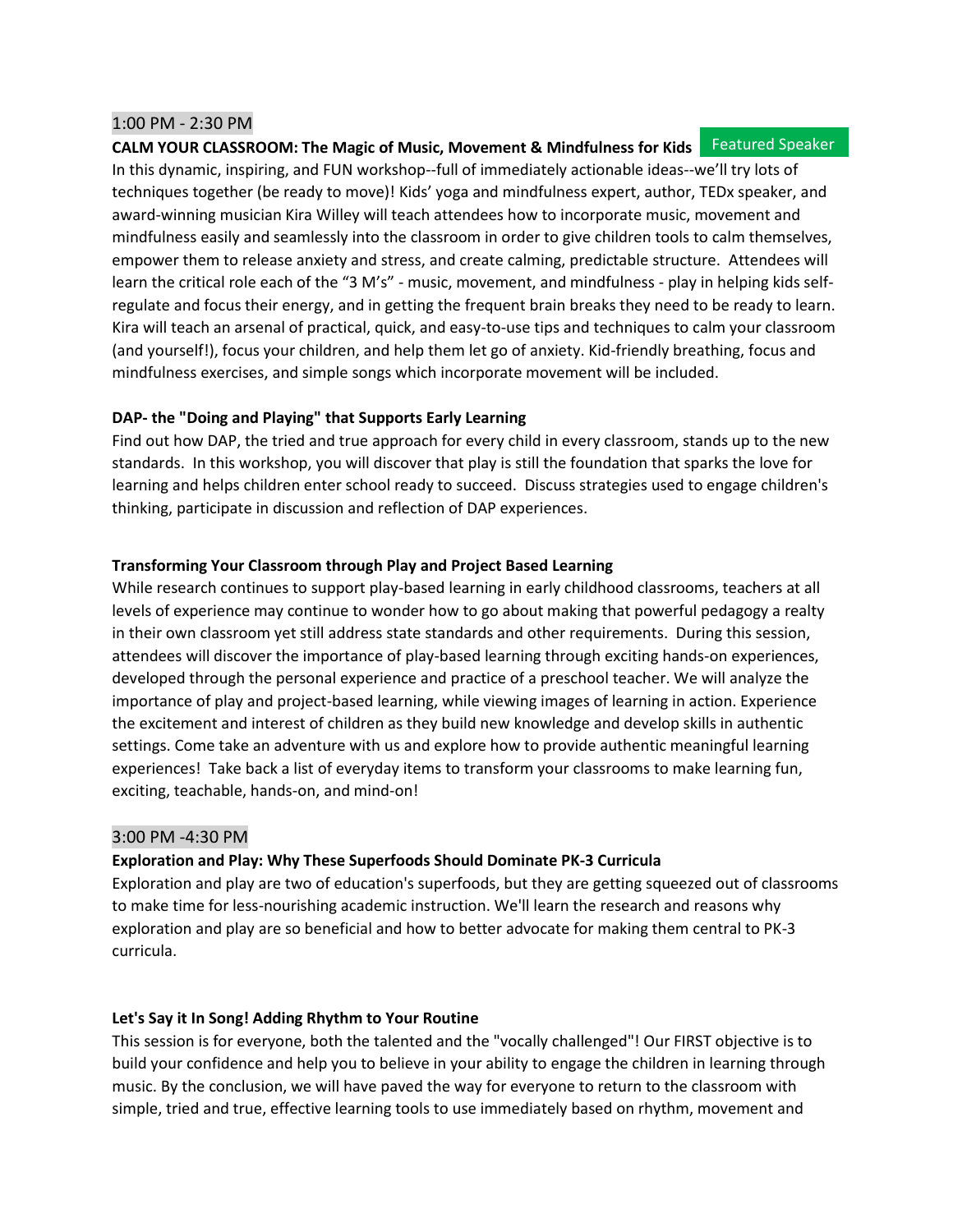singing. We will sing, clap and move throughout the session, and learn how, when and where to use the new ideas during your work day... in circle, transitions, clean up, hello/goodbye, special days, cheers and affirmations, and intentional times of learning.

#### 7:00 PM -8:30 PM

#### **Music, Movement & Engaging Children**

This high energy interactive, participatory musical keynote will provide attendees with quality educational music that will enhance the early childhood curriculum. Expect BIG FUN!

## **Saturday, April 25th**

#### 8:30 AM - 10:00 AM

#### **Brains! Hearts! Porridge! (Still Teaching in the 'Key of Life')**

Total participation, active, interactive celebration of accessible, practical, successful ways young children BEST learn- through music, movement, story, play, and joy! Reduce stress over academic standards by reaffirming your belief in how the arts, fun, DAP connect to all meaningful learning. Reclaim the creativity, spontaneity, and delight of teaching and loving children. "Before I teach others, I must teach myself." This session is for YOU to enjoy! "The lesson that is not enjoyed is not learned." (Talmud)

Featured Speaker

#### **So Much More than Sticks and Stones: An Introduction to Nature Based Learning**

During this hands-on session, participants will explore concepts of 'nature pedagogy' or nature based learning and how to incorporate more nature based activities into the daily curriculum. This session is for early childhood educators interested in incorporating more nature related play and experiences into their program, and especially for programs that have or are hoping to have a nature based outdoor space. Strategies shared apply to children of all ages.

#### 1:00 PM - 2:30 PM

#### **Art That's From the Heart!- Activities That Promote Creativity and Thinking**

Are you tired of doing the same art projects every year? When chosen carefully, art activities can promote and generate creative and critical thinking. Learn the many uses of paper, paint, crayons, tools, hands, feet, and partners to inspire engagement in young children. Participants will participate in activities and apply principles to determine the thinking skills involved. This workshop will explore the relevancy of 'thinking outside the box' and how art activities can be used in every

Featured Speaker

#### **Risk -Taking Through Play**

While many adults may be risk-averse, children need to experience and experiment with risk in order to learn about themselves, their peers and the world around them. Think about the role relationships have in providing children with a safe place to take risks. Learn the difference between risk and hazard, and ways to minimize hazards while allowing children the space they need to be risky. Consider ways that children in your preschool setting can take physical risks such as rough-housing, working with tools, and climbing, and what children hear when we say, "Be careful!". Learn to see social risk-taking such as rejection and not-sharing as valuable and healthy learning experiences. Examine ways that children take emotional risks in our presence when they separate from their loved ones or get mad, and ways that we can both help the children through those feelings while letting them know that they and their feelings